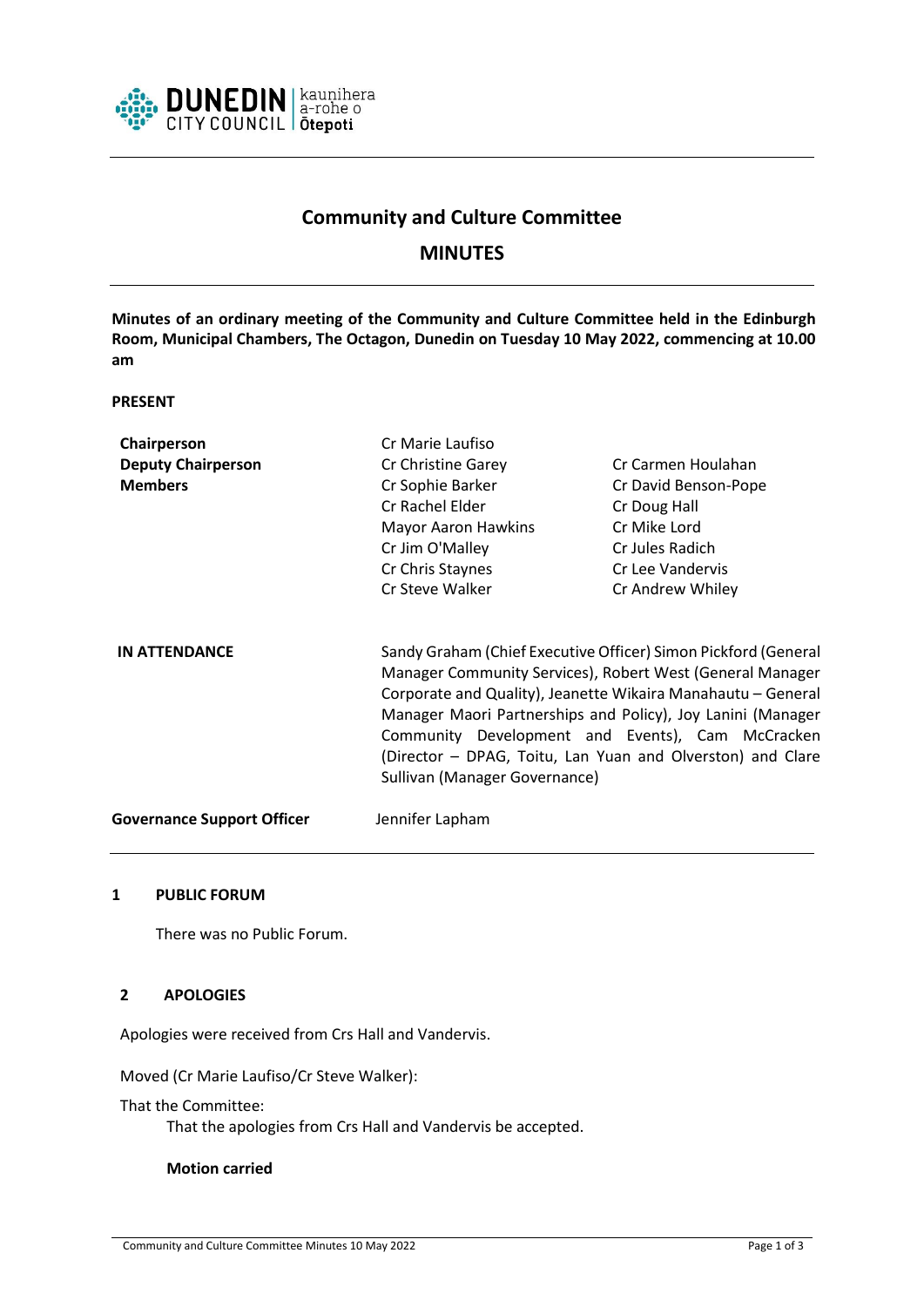## **3 CONFIRMATION OF AGENDA**

Moved (Cr Marie Laufiso/Cr Mike Lord):

That the Committee:

**Confirms** the agenda with the deletion of item 9 – Funding Waste Minimisation Grants noting it will be considered as part of the Annual Plan Deliberations.

**Motion carried**

## **4 DECLARATIONS OF INTEREST**

Members were reminded of the need to stand aside from decision-making when a conflict arose between their role as an elected representative and any private or other external interest they might have.

Moved (Cr Marie Laufiso/Cr Sophie Barker):

That the Committee:

- a) **Notes** the Elected Members' Interest Register; and
- b) **Confirms** the proposed management plan for Elected Members' Interests.

**Motion carried**

### **5 CONFIRMATION OF MINUTES**

### **5.1 COMMUNITY AND CULTURE COMMITTEE MEETING - 5 APRIL 2022**

Moved (Cr Marie Laufiso/Cr Christine Garey):

That the Committee:

**Confirms** the minutes of the Community and Culture Committee meeting held on 5 April 2022 as a correct record.

### **Motion carried**

### **PART A REPORTS**

### **6 ACTIONS FROM RESOLUTIONS OF COMMUNITY AND CULTURE COMMITTEE MEETINGS**

A report from Civic detailed the open and completed actions from resolutions of the Community and Culture Committee meetings from the start of the triennium in October 2019.

Moved (Cr Marie Laufiso/Cr Jules Radich):

That the Committee: